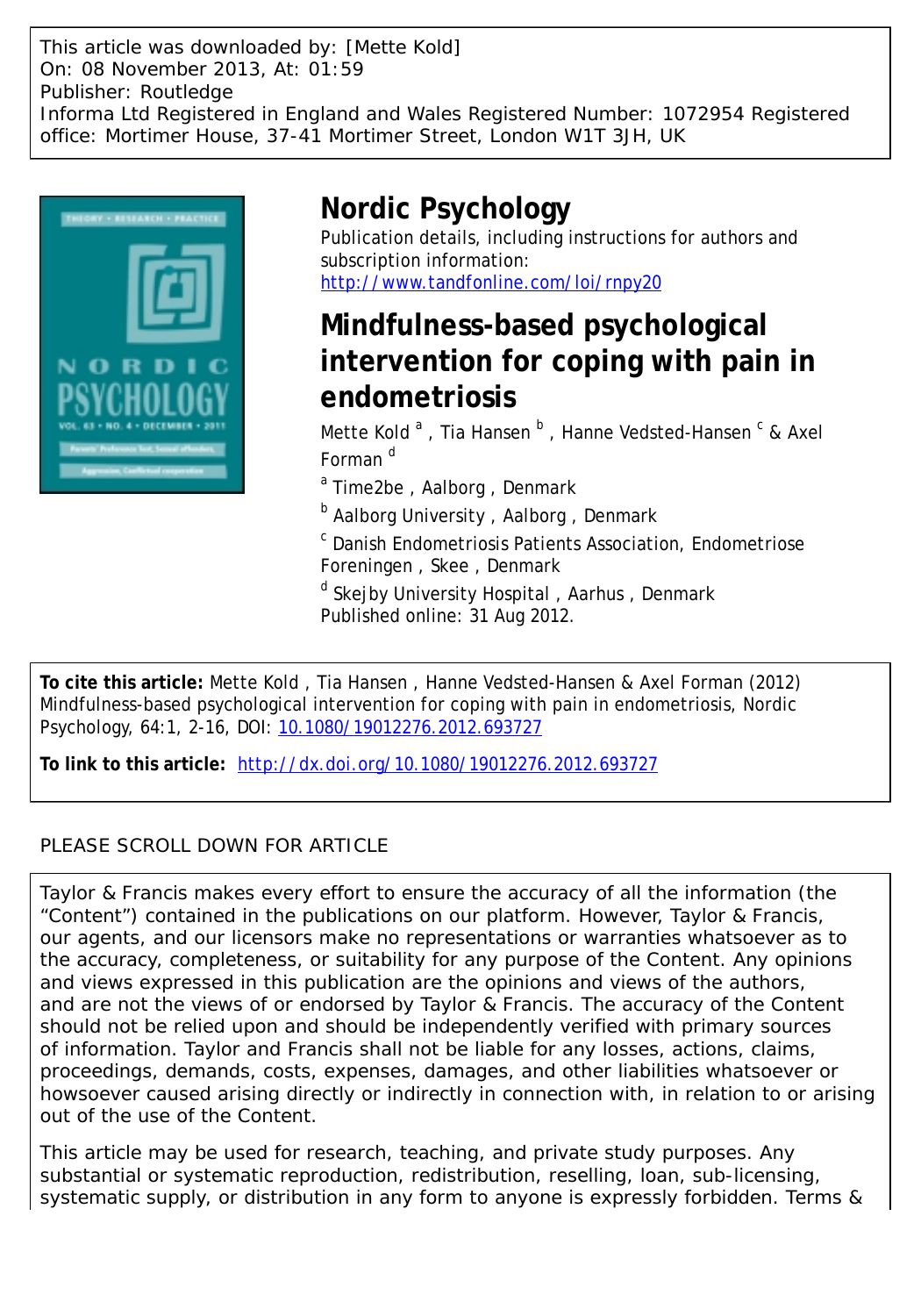Conditions of access and use can be found at [http://www.tandfonline.com/page/terms](http://www.tandfonline.com/page/terms-and-conditions)[and-conditions](http://www.tandfonline.com/page/terms-and-conditions)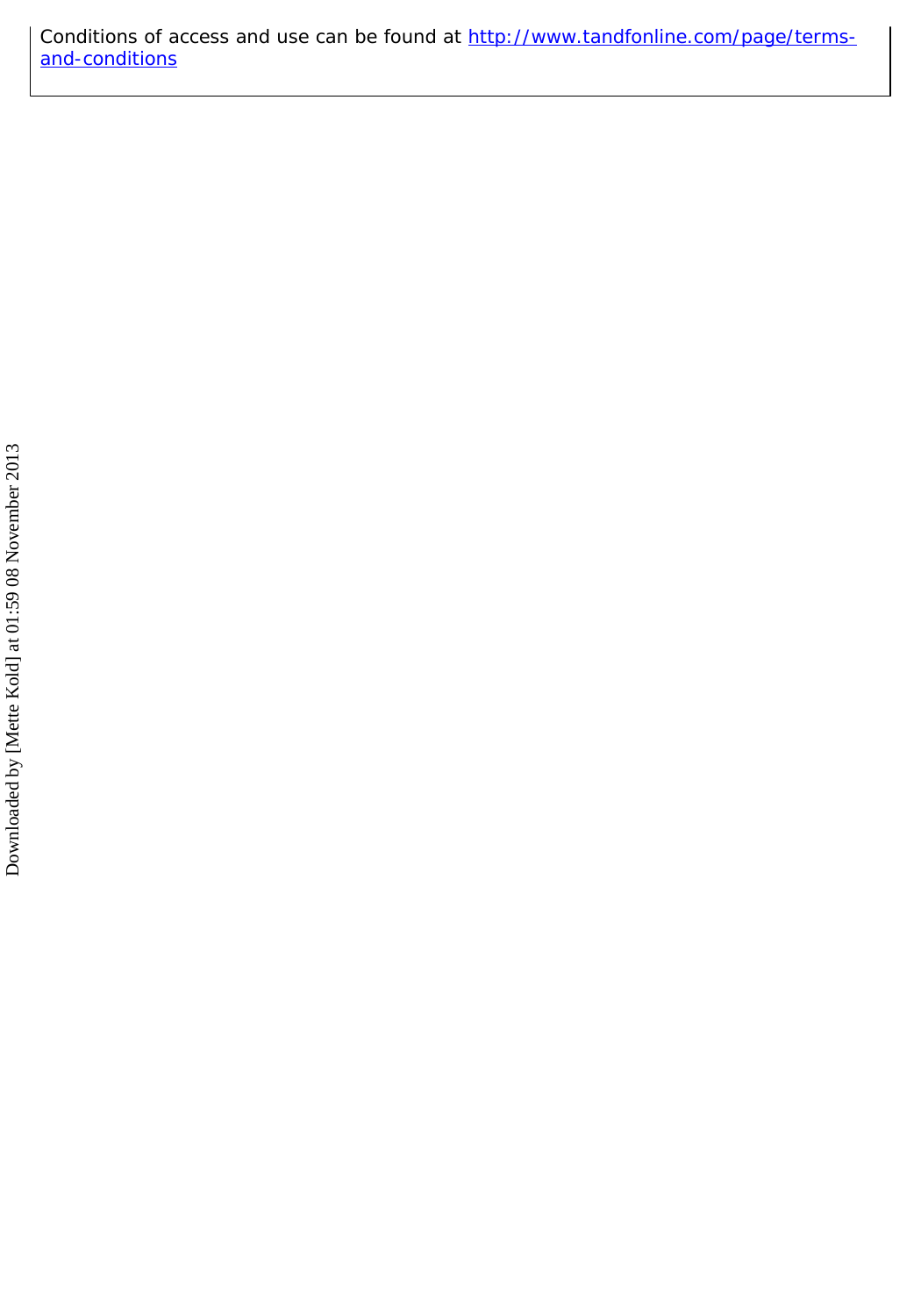# Mindfulness-based psychological intervention for coping with pain in endometriosis

METTE KOLD $^1$ , TIA HANSEN $^2$ , HANNE VEDSTED-HANSEN $^3$ , AXEL FORMAN $^4$ 

Correspondence address: Mette Kold, cand.psych., PhD., Time2be, Vesterbro 18, 9000 Aalborg, Denmark. info@time2be.net

## Abstract

Endometriosis is an important cause of pain and fatigue in fertile women. The disease is often overlooked in general medical practice, and significant delay from onset of symptoms to diagnosis and treatment is common. Severe cases cause chronic pain and reduce work ability and quality of life even after optimal medical treatment. We suggest a psychological intervention based on mindfulness techniques for dealing with pain, and report results from a pilot study with 10 endometriosis patients with chronic pain problems. Participants' level of distress was measured with self-report questionnaires of general health status (SF-36) and endometriosis health profile (EHP-30) pre- and post-intervention and at six- and 12-month follow-ups. Results indicate significant and lasting effects on participants' pain level, well-being, and ability to function in daily life. Although conclusions remain preliminary until tested in a randomized controlled trial, it should be noted that our findings are in line with qualitative studies in women with endometriosis, and with data on the effects of mindfulness in other chronic pain domains. We encourage further studies on this kind of intervention for women with endometriosis.

Keywords: endometriosis, chronic pain, mindfulness.

<sup>1</sup> Time2be, Aalborg, Denmark

<sup>2</sup> Aalborg University, Aalborg, Denmark

<sup>3</sup> Danish Endometriosis Patients Association, Endometriose Foreningen, Skee, Denmark

<sup>4</sup> Skejby University Hospital, Aarhus, Denmark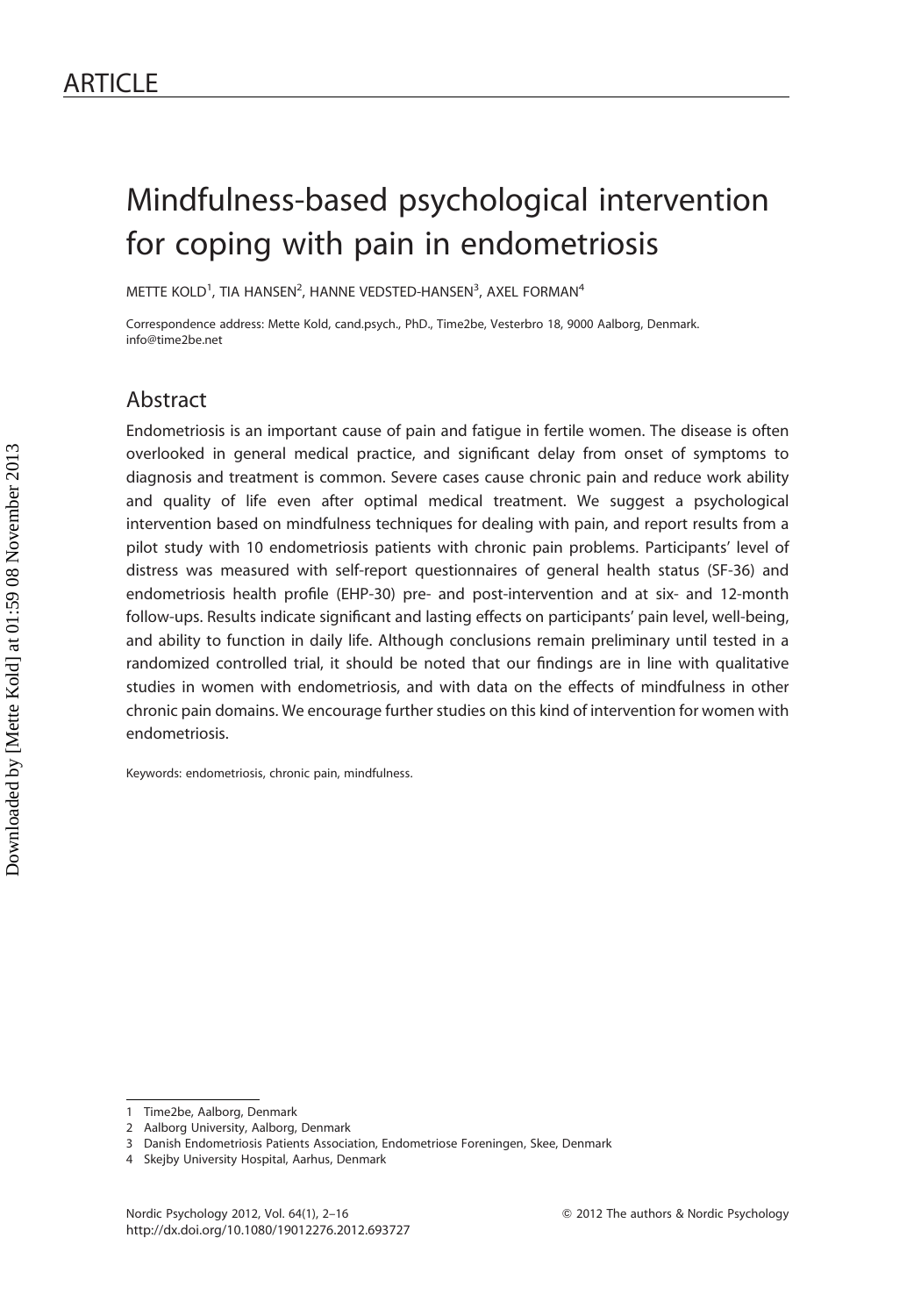## Introduction

Endometriosis denotes a condition where tissue similar to the mucosa (endometrium) of the uterus is found in the abdominal cavity and causes bleeding, local inflammation and adherence formation. The disease occurs in up to 10% of fertile women (Vigano et al., 2004) and represents a major cause of pelvic pain (Giudice & Kao, 2004). The main pathogenetic mechanism is probably retrograde menstruation through the oviducts with small fragments of endometrium implanting on the peritoneal surface (Bulun, 2009).

The disease is often overlooked and many patients experience a delay of several years from onset of symptoms to diagnosis and treatment (Denny, 2004; Husby, Haugen & Moen, 2003). Moreover, it is a general clinical experience that severity and objective findings are only weakly correlated in some patients (Whiteside & Falcone, 2003). Although recent findings of pathological local nerve growth within and around endometriosis lesions and changes in nociception pose a likely explanation (Howard, 2009), some clinicians are still reluctant to the diagnostic workup and specialized treatment.

On this background, symptoms of endometriosis are often dismissed as somatization or normal menstrual pain, which may aggravate the problem (Cox et al., 2003; Grace, 1995; Poulin, 2000) and enhance the risk of Central nervous system (CNS) sensitization (Evans, Moalem-Taylor & Tracey, 2007). Moreover, even combined medical and surgical therapy does not always prevent development of chronic pain (Vercellini et al., 2009a, 2009b).

Pain is defined as an unpleasant sensory and emotional experience associated with actual or potential tissue damage, or described in terms of such damage (IASP Taxonomy, Merskey & Bogduk, 1994). Women with pain from endometriosis are affected in several aspects of work and social life. In a postal survey conducted by the National Endometriosis Society in UK, 2463 women reported to have been diagnosed with endometriosis. Their main symptom was abdominal pain related to the menstrual cycle but not confined to the actual period of bleeding. Two-thirds of respondents reported that they had missed one or more work days (on average, 45 days per year) and one-third that their economic situation had changed due to endometriosis. Eleven per cent of all respondents were on welfare benefits. Furthermore, almost half of the respondents reported sexual intercourse to be painful, and more than one in four had reduced fertility (Carlton, 1996). These studies indicate that endometriosis is associated with both societal economical losses and severe distress for the patients (Cox et al., 2003; Whelan, 2007) and their families (Butt & Chesla, 2007; Fernandez, Reid & Dziurawiec, 2006).

In line with these findings, professionals from pain clinics insist that chronic pain hampers all aspects of life and requires more recognition and priority (Jensen & Frølich, 2006). Nevertheless, scientific data on the potential of psychological interventions are sparse, and the effect may be underestimated (Andersson, 1999; Astin et al., 2008). However, evidence in favour of this approach is beginning to accumulate. Thus, meta-analyses indicate positive effects of several mind –body techniques on headaches (Sierpina, Astin & Giordano, 2007) and chronic nonmalignant pain (Morone & Greco, 2007).

The psychological approach should be based on the special background of patients with endometriosis. Some have been told that dysmenorrhoea was a fact of life they just had to live with, or it was implied to them that patience, marriage and children could make the problem go away. This might lead to secondary victimization or "blaming the victim" (Ballweg, 1997; Cox et al, 2003). Transferring emphasis to the psychological make-up, rather than the somatic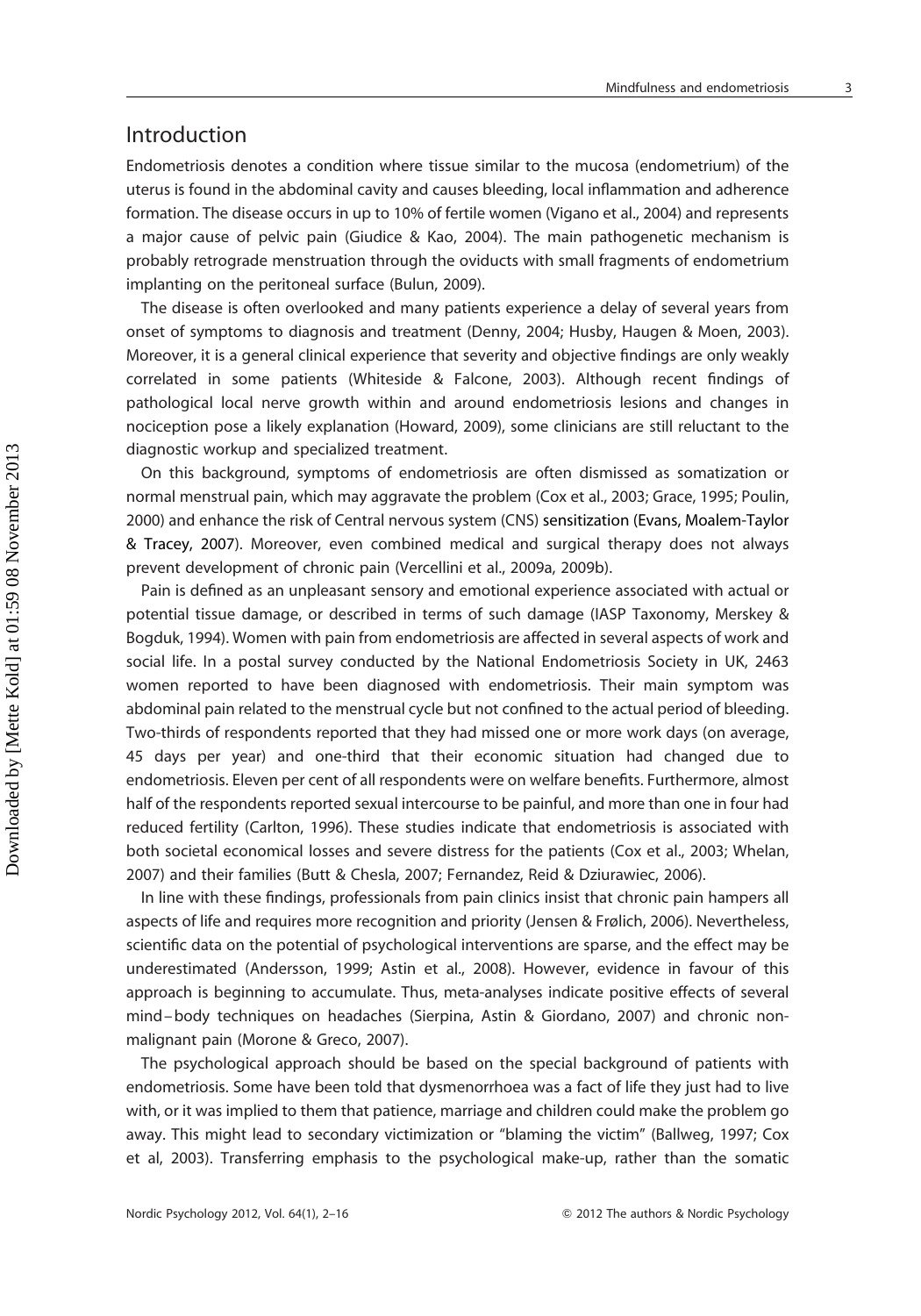background, can also be found in studies on personality factors behind the continued distress. Results have been mixed at best (Low, Edelmann & Sutton, 1993; Peveler et al., 1996; Selfe, Matthews & Stones, 1998; for a discussion of dismissal by psychologization, see Ballweg, 1997).

Another approach focuses on coping styles. Nunnink & Meana (2007) found passive coping style to be a significant predictor for overestimating pain when recalled retrospectively, and one study found coping stylwe to predict severity of symptoms (Poulin, 2000). This offers the conjecture that psychological intervention may be particularly helpful for women with passive coping styles.

In his advice to general medical practitioners, Frølich (1993, 2011) argued that the inherently subjective nature of any pain experience, as well as its dependence on many factors – both internal and external – necessitates acknowledgement of the patient's own interpretation. He saw this as a prerequisite for assisting his patient in separating emotional and derived components of chronic pain from the pain itself. If this effort succeeds, the patient might regain feelings of control and more active behavioural strategies.

Several studies on the mind-body approach have focused on *mindfulness*. For example, mindfulness training can increase pain tolerance (Kingston et al., 2007) and immunity system responses to influenza virus (Davidson et al., 2003). Some studies have linked mindfulness to changes at the brain level (Davidson et al., 2003; Lutz et al., 2004; Orme-Johnson et al., 2006; for an exception see Kingston et al., 2007).

Mindfulness originates in Eastern traditions of meditation. It is gaining popularity as a therapeutic and self help tool in the West, albeit with reduced reference to the spiritual dimension of mindfulness as originally conceived (Baer, 2003). In this context, a state of mindfulness can be characterized as having five dimensions (quoting from Carmody & Baer, 2008, p. 24):

- 1. observing (attending to or noticing internal and external stimuli, such as sensations, emotions, cognitions, sights, sounds and smells);
- 2. describing (noting or mentally labelling these stimuli with words);
- 3. acting with awareness (attending to one's current actions, as opposed to behaving automatically or absent-mindedly);
- 4. non-judging of inner experience (refraining from evaluation of one's sensations, cognitions and emotions); and
- 5. non-reactivity to inner experience (allowing thoughts and feelings to come and go, without attention getting caught up in them).

Used in this way, mindfulness can reduce illness, anxiety and pain related to stress (Carmody & Baer, 2008). Such effects seem to be effected through mechanisms involving the autonomous nervous system (Greeson, 2009), and might involve modification of stress-induced visceral hypersensitivity (Larauche et al., 2010)

A meta-analysis of 20 studies of mindfulness-based stress reduction found effect across a number of populations, including clinical samples with chronic pain, fibromyalgia, and cancer (Grossman et al., 2004). Greeson (2009) summarized 54 selected studies from 2003–2008 and suggested that mindfulness brings ability to adjust attention, thought patterns, mood states, and sleep in ways that may lead to improved somatic functions as well as feeling of well-being.

A clinical encounter launched adaptation of the mindfulness approach to women with endometriosis (Kold, Vedsted-Hansen & Hansen, 2011). The present prospective, observational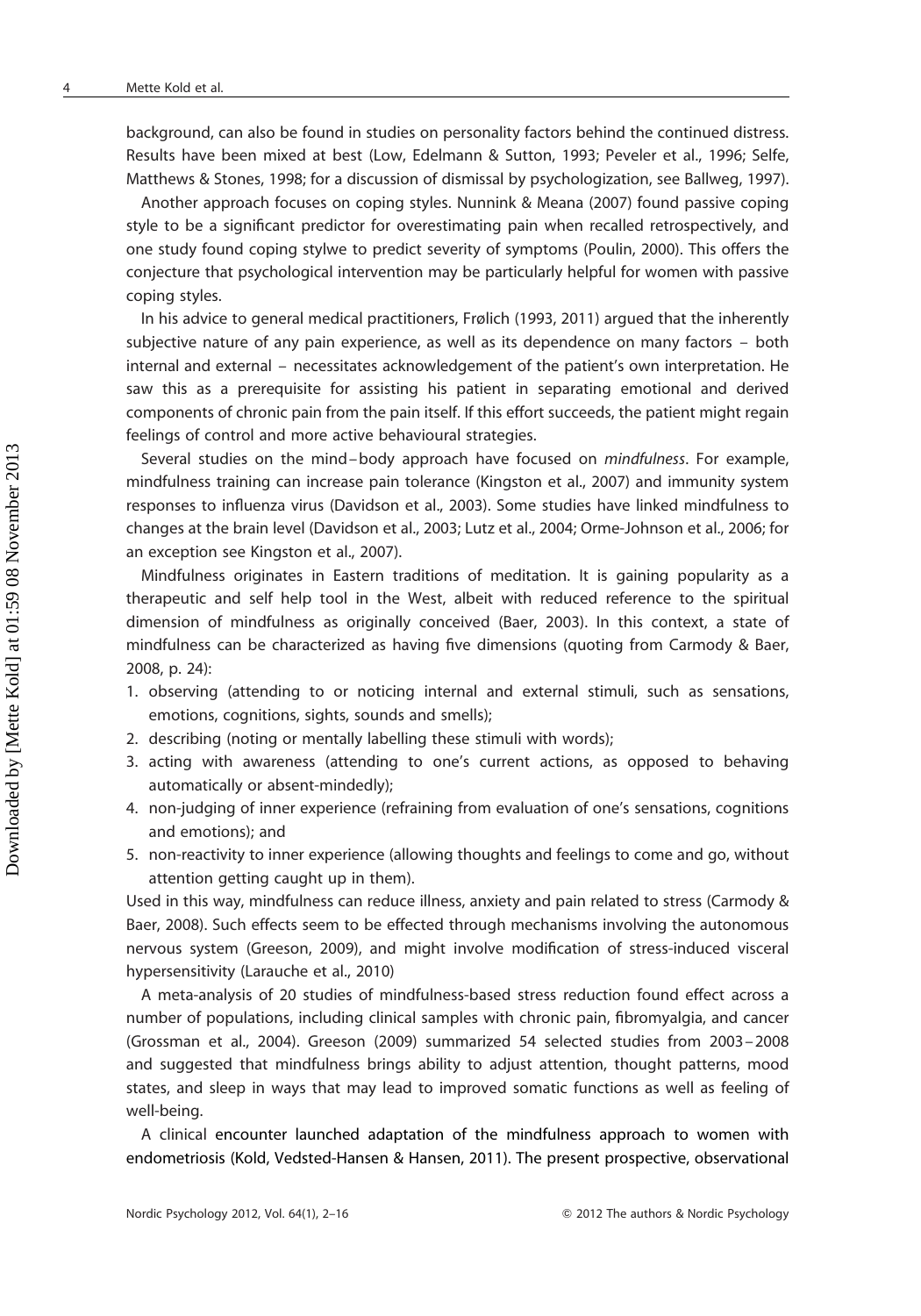pilot study served to improve the intervention and evaluate the feasibility of this technique in patients with chronic pain secondary to endometriosis. We aimed to assess the feasibility and effects of this approach in a prospective observational pilot study.

## Method

The study consisted of a 10-session intervention (five individual and five group sessions, 15 hours in total), monitored by standardized tests. The intervention was based on mindfulness and visualization techniques, supported by elements of psycho-education, counselling, and group support. The latter elements were included in addition to mindfulness due to the marked variation in individual needs of the participants in order to facilitate use of the mindfulness technique. The intervention was conducted by the first author who is an experienced clinical psychologist. For an overview of elements and time frame, see Figure 1.

#### Participants – selection and recruitment

At Aarhus University Hospital, Denmark, women who had received treatment according to the European Society of Human Reproduction and Embryology (ESHRE) guidelines for endometriosis (Kennedy et al., 2005) but still experienced pronounced pain were invited to participate in the study. The invitation offered

training mental techniques for coping with the pain. The participant will receive instructions and training both individually and in a group setting. Topics covered include fatigue, quality of sleep, job, relationship-issues, etc. The intervention focuses on dialogue, specific hints, methods and techniques to enhance quality of life.

Practice at home seems to improve the therapeutic effect of mindfulness training (Carmody & Baer, 2008). Thus, homework was a requirement for participation in this project, and women unwilling to make this commitment were excluded during the recruitment process.

Thirteen women followed the intervention. Three participants disclosed disease other than endometriosis during the study period (malignant disease:  $n = 1$ , borderline psychosis:  $n = 1$ ,

| Aug 2007         |                                                                                                                                                                                                                                                                                           | Dec 2007         | <b>May 2008</b>       | <b>Dec 2008</b>         |  |  |
|------------------|-------------------------------------------------------------------------------------------------------------------------------------------------------------------------------------------------------------------------------------------------------------------------------------------|------------------|-----------------------|-------------------------|--|--|
|                  | <b>Intervention:</b>                                                                                                                                                                                                                                                                      |                  |                       |                         |  |  |
|                  | Group sessions, $5 \times 1.5$ hrs:<br>- mindfulness techniques<br>- establishing relationship<br>- psycho-education<br>- group counselling<br>Individual sessions, $5 \times 1.5$ hrs:<br>- mindfulness techniques<br>- counselling/supportive therapy<br>- one session includes partner |                  |                       |                         |  |  |
|                  | Email contact availability                                                                                                                                                                                                                                                                |                  |                       |                         |  |  |
| <b>Measures:</b> |                                                                                                                                                                                                                                                                                           |                  |                       |                         |  |  |
| Pre-<br>$SF-36$  | Field notes                                                                                                                                                                                                                                                                               | Post-<br>$SF-36$ | 6-month follow-<br>up | 1-year follow-<br>$\mu$ |  |  |
| $EHP-30$         | Emails                                                                                                                                                                                                                                                                                    | EHP-30           | $SF-36$<br>$EHP-30$   | $SF-36$<br>$EHP-30$     |  |  |

Figure 1: Timetable of intervention and measures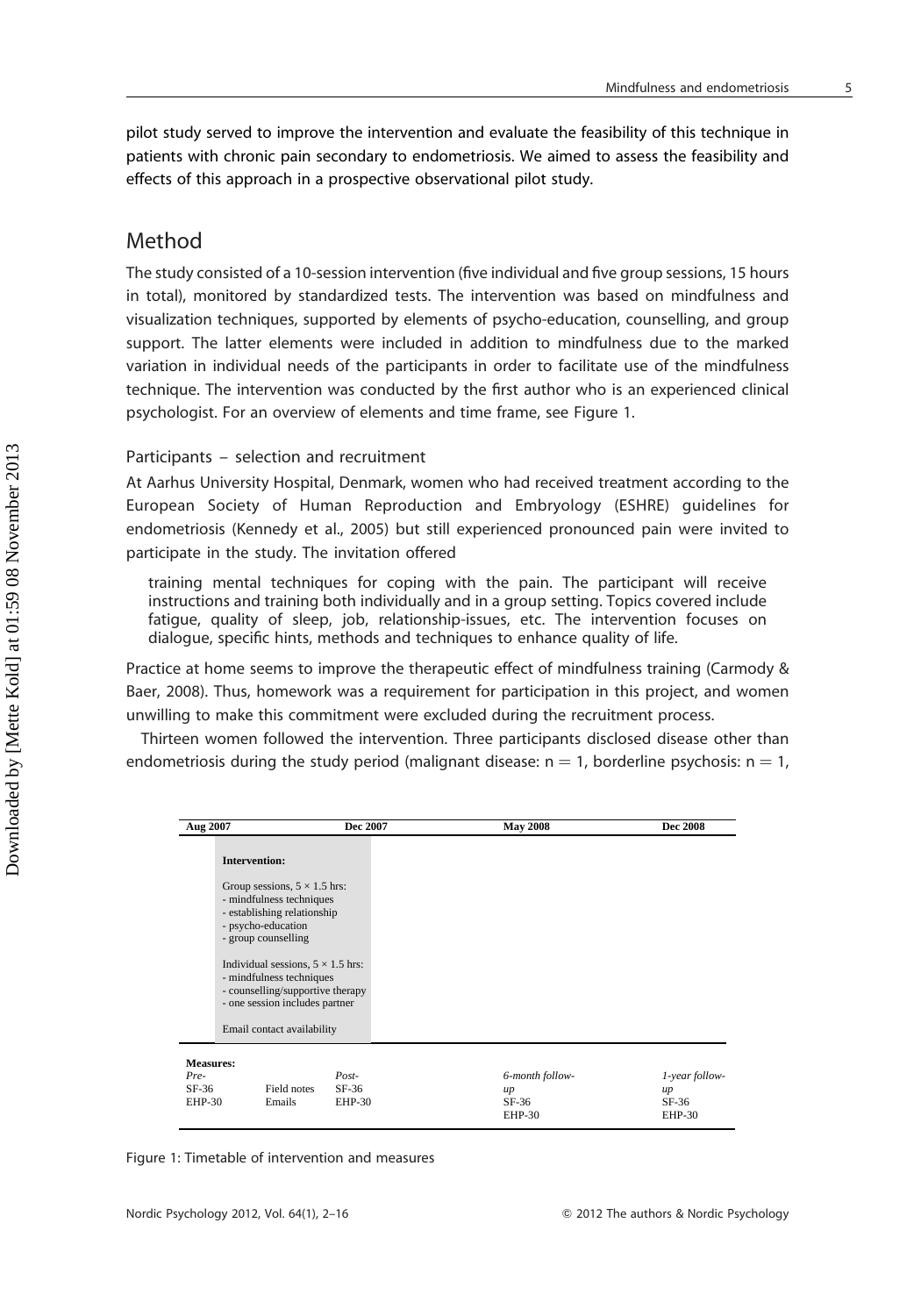metroragia with need for hysterectomy:  $n = 1$ ). For ethical reasons, these women were allowed to continue participation in the study group.

The result thus concerned 10 participants for whom endometriosis was the only known diagnosis. No dropouts occurred. Nine of our 10 participants lived with a partner when the investigation began; one partnership later dissolved.

#### The intervention

The intervention employed three types of interaction: (a) mindfulness training (body scan, sensory training, breathing techniques, music and bio-feedback support), (b) psycho-education and group dialogue, and (c) individual sessions, whose themes were adapted to the individual client's personal goals and challenges.

#### Mindfulness training

Mindfulness training was performed according to Kabat-Zinn (2004), with the following modification. Visualization, as described by Zachariae (1993) was used in individual cases when direct registration of the pain problem was considered too problematic.

Body-scan is a form of meditation aimed at developing awareness of one's body while experiencing mind –body connection and achieving a relaxed state of both (Kabat-Zinn, 2004). This exercise was guided by the therapist during group sessions, and was also performed at home between sessions.

Breathing techniques include making participants' aware of their own respiration, and making them consciously change its pattern according to instruction. Breath therapy aimed at somatic benefits has been compared to physiotherapy and was found efficient in a randomized controlled trial (RCT) study with chronic low back pain patients (Mehling et al., 2005).

Respiration has a natural pattern variation with physical and emotional levels of arousal. This is under autonomous CNS control but may also be altered voluntarily (Davidson et al., 2003; Ditto, Eclache & Goldman, 2006). The intervention trained participants to notice their own breathing, and to voluntarily change it from patterns associated with tenseness towards patterns associated with relaxation. Theoretically, this allows a relaxed but alert awareness, a state of mindfulness.

To assist participants' training efforts, a simple version of bio-feedback was provided. The tool used continuously measures and graphically displays heart rate and skin conductance levels based on electrodes attached to three fingers (manufacturer Wild Divine®). Bio-feedback was used because Hawkins & Hart (2003) argued that a vicious cycle exists for chronic pain patients – from chronic pain to emotional distress to increased arousal to increased pain – and suggested that relaxation and bio-feedback might break the cycle. With a quote from Rock (1998 p. 950, in Hawkins & Hart, 2003, p. 280): "Depression may 'open the gate' to allow the pain to intensify despite stable disease". Relaxation intervenes at the physiological arousal stage, and biofeedback lets participants monitor immediate effects during training, which enables more efficient training. Since bio-feedback shows a physiological effect of a mental effort, it should also decrease distress caused by feelings of helplessness towards the pain.

Music was used to aid relaxation. Music has been found to alter physiological measures such as blood pressure, heart rate, respiration, body temperature, galvanic skin response, and brain waves monitored by electroencephalography (EEG) (Snyder & Chlan, 1999). An effect of music on chronic pain has been suggested and discussed by several studies (e.g. Mitchell et al., 2007;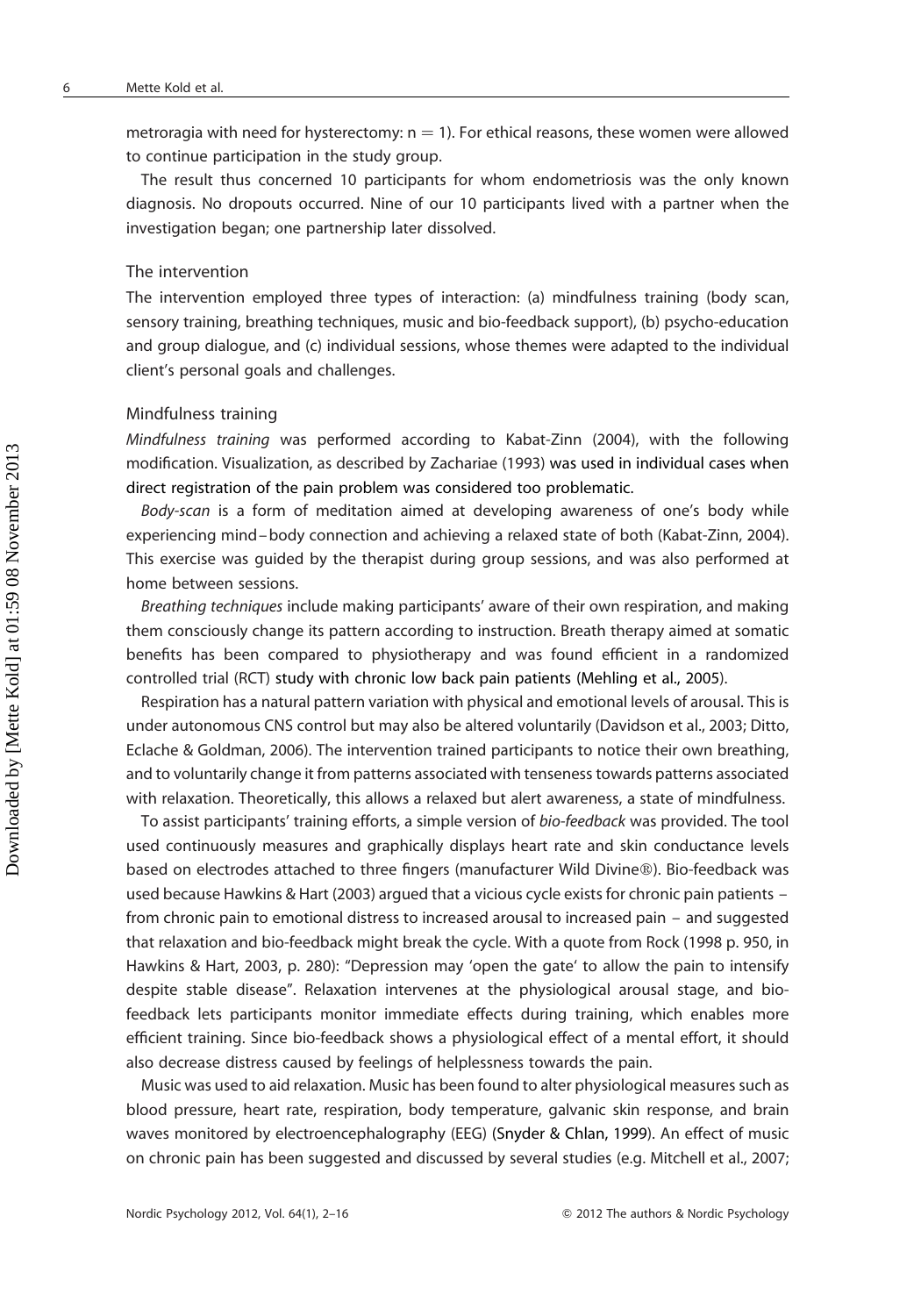Siedliecki & Good, 2006), including a single-case study with a woman whose pain was caused by endometriosis (Colwell, 1997).

## Other intervention elements

Women with endometriosis have typically been met with disregard of their bodily perceptions and possibly internalized such disbelief in own sensory experience (cf. Grace, 1995). The group sessions therefore provided psycho-education and collective counselling, and facilitated mutual support among the women.

The psycho-education focused on six themes: (1) psychological challenges: grief processes, emotions associated with adapting to chronic pain, (2) stress and pain, (3) work issues, (4) healthy habits including food and exercise, (5) social network in a challenging situation, and (6) mind –body interaction.

Individual sessions provided support by targeting each participant's main goal, which she chose during the first session. All sessions focused on this and related goals with reference to the woman's particular resources and needs. Most participants chose pain relief as their main goal. One session included the client's partner.

#### Measures and statistical analysis

Participants' pain level, sleep quality, symptom prominence, general health, physical impairment, social life, emotional condition (anxiety and depression), emotional reaction to the disease, work capacity, and sex life were assessed before and after the intervention and at the six- and twelve-month follow-ups by means of two questionnaires, SF-36 (general health, generic) and EHP-30 (endometriosis specific).

Both are standardized self-report tools. SF-36 measures health related quality of life by eight sub-scales, also condensed into two summary-scales of physical and mental health, and is widely used (Ware, 2000; Danish standardization by Bjørner et al., 1997). The 36 questions are answered with reference to the preceding four weeks, using yes/no or Likert-type scales.<sup>1</sup>

The 30 items of EHP-30 are derived through in-depth interviews with 24 British women with endometriosis (Jones, Jenkinson & Kennedy, 2004b) and measure endometriosis-related quality of life problems by 11 scales, covering frequently affected domains. The form's psychometric properties have been evaluated in the United Kingdom and the United States (Jones, Jenkinson & Kennedy, 2004a; Jenkinson, Kennedy & Jones, 2008), and it is increasingly used in the international literature on health-related research in endometriosis (Khong, Lam & Luscombe, 2010; Van de Burgt, Hendriks & Kluivers, 2011). Items for five scales are to be answered by all participants on all occasions. For the remaining six scales (called 'modular'), relevance varies with current context of the participant; for example, participants without a job are instructed to skip the items belonging to the work life scale. Our study used the English Manual (Jones, Jenkinson & Kennedy, 2001). The questionnaires underwent translation to Danish and back to English by two independent translators, with approval of the final version by Stephen Kennedy (the senior scientist of the group behind the EHP-30 form). As far as can be judged with the small amount of Danish data yet available, scale-consistency seemed acceptable in this version.<sup>2</sup>

The principal investigator (first author) was not involved in the collection or analysis of data. SF-36 and EHP-30 forms were sent to the participants by a secretary. The forms were completed by the participants in their home. Data were entered by an independent contractor, and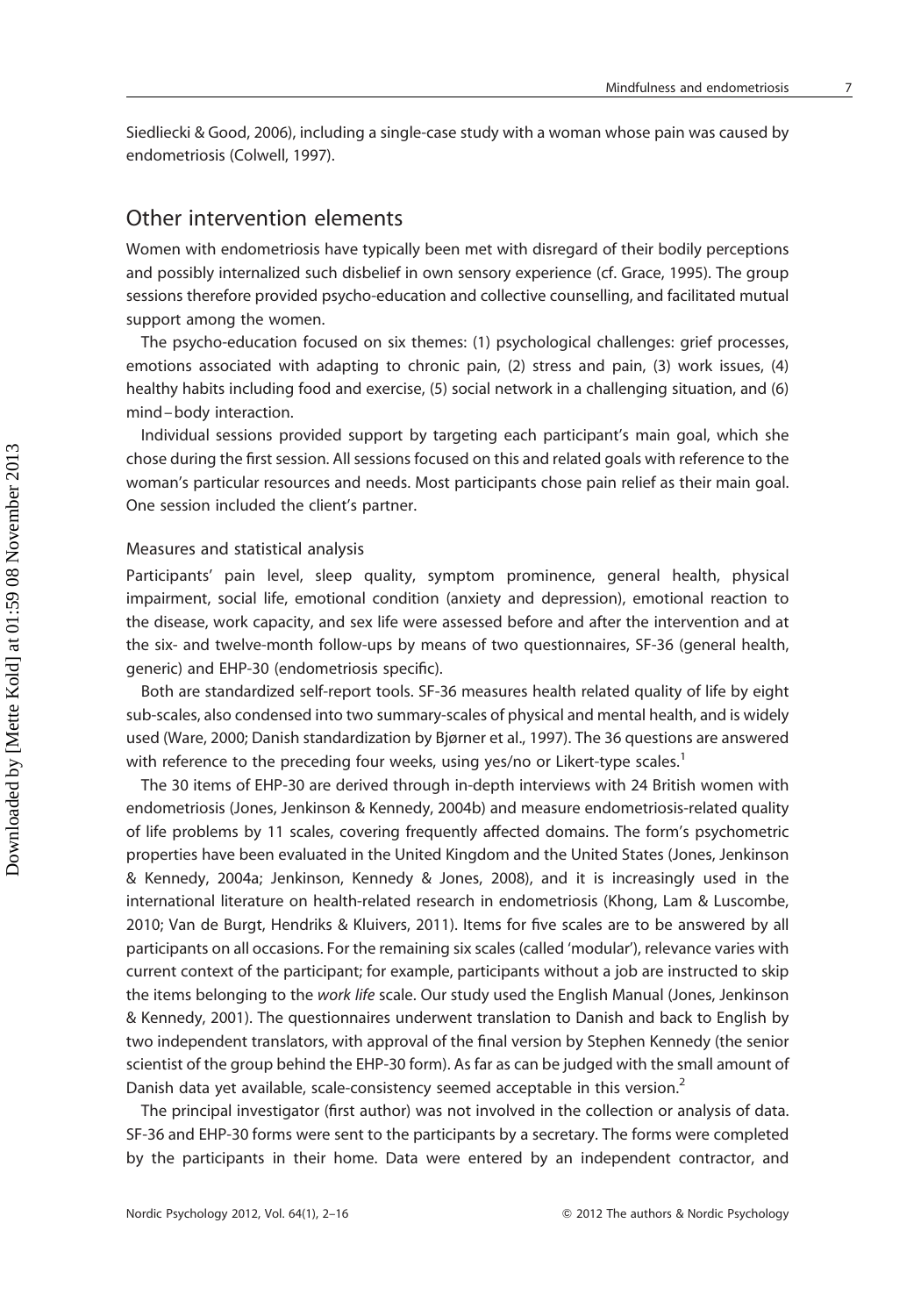analyses were conducted by the second author using the IBM SPSS version 19 packages Base statistics and Advanced statistics. Before analysis, items were recoded and scales derived according to the manuals<sup>3</sup> (Bjørner et al., 1997; Jones, Jenkinson & Kennedy, 2001).

We expected that measures improved after the intervention relative to before the intervention. The design allows testing for differences over time, although the absence of a control group prevents causal conclusions. Repeated measures ANalysis Of VAriance between groups (ANOVAs) with time of measurement as within-subject factor (four levels) were computed for all SF-36 scales and for EHP-30 when a scale had at least five identical participants at all levels. Pairwise comparisons were made between the before-intervention level and each subsequent level, using Bonferroni significance level adjustment for multiple comparisons.

### Results

Participants in this study were between 14 and 37 years old ( $Md = 23$ ) when experiencing the first symptoms of endometriosis, and between 25 and 47 years ( $Md = 31$ ) before diagnosed. Within-subject analysis revealed that the slip between onset and diagnosis ranged from one to 20 years ( $Md = 9$  years).

Prior to the intervention, participants scored below national average on all SF-36 scales, and the scales for bodily pain, role – physical, and role – emotional were particularly low (Table 1). Bottom score on the bodily pain scale indicates very strong pain that causes severe difficulties for daily life (Bjørner et al., 1997, p. 9). Bottom score on the role-physical scale indicates problems with work or other daily activities for physical reasons, and bottom score on the role-emotional scale indicates the problems for psychological reasons (Bjørner et al., 1997)

Bodily pain significantly and consistently improved from pre- to post-intervention and followup measures (Table 1). Improvement was also seen in the scales for physical functioning, role – physical and role – emotional, although with some fluctuation over time. At its best, physical functioning even approached the national average. Paradoxically, a decline was also seen in some scales (social functioning and general health), albeit of comparatively limited magnitude and only statistically significant at few data points.

For endometriosis-interventions, EHP-30 may be a better test of effect than SF-36. Thus, EHP-30 zooms in on areas that are specifically relevant to women with endometriosis and detects change over time (Jones, Jenkinson & Kennedy, 2004a). However, its structure allows for non-reports on several scales, and there is no general population baseline for comparison.

Results on EHP-30 are shown in Table 2. Of the five scales that could be measured for all participants on all occasions, four suggested lasting improvement: the pain scale, and the scales for control and powerlessness, emotional well-being, and social support. A transient effect was found on the fifth scale, self image.

Most participants ( $n = 8$  or 9 depending on time slot) also answered the modular scale sexual intercourse; no significant difference from pre-test was found on this scale at any measurement point. The work life scale showed significant improvement on all measurement points. However, fewer participants answered the items at follow-up ( $n = 6$ ,  $n = 5$ ) than at pre- and post-test  $(n = 7)$ . This suggests improved work ability but that drop-out from the work force also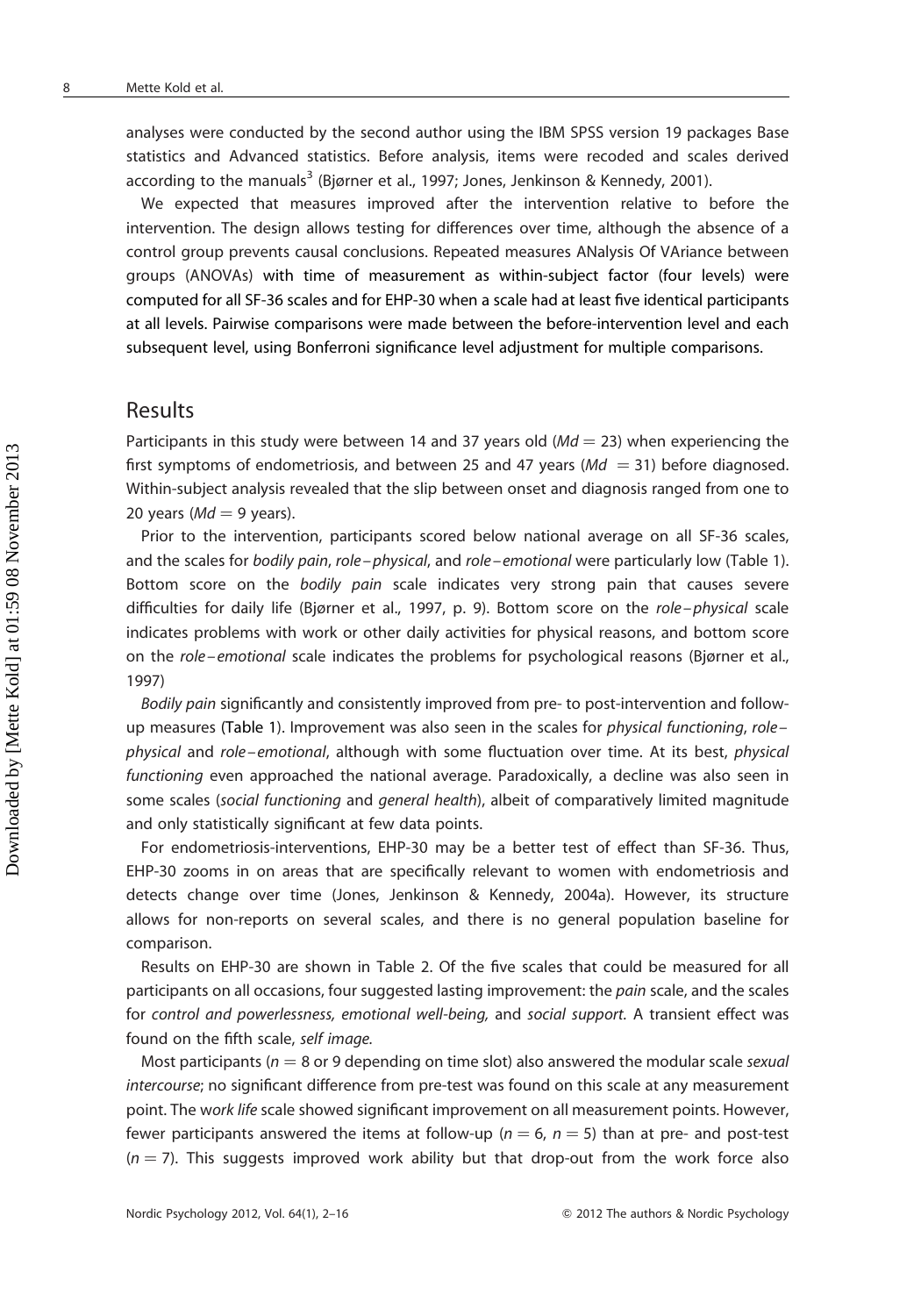| descriptive statistics, and tests for post-intervention change | Repeated measures ANOVA<br>$4^{1-1-1}$<br>T4 12 mo<br>follow-up<br>$T1 - T3^{b}$<br>follow-up<br>T36 mo | p<br>щ<br>đ<br>p<br><b>GS</b><br>N<br>p<br>SD | 0.018<br>3.96<br>3,27<br>ns<br>12.96<br>82.50<br>0.082<br>12.03 | 0.019<br>3.95<br>3,27<br>040<br>39.09<br>50.00<br>ns<br>41.58 | 0.000<br>23.18<br>$-1.43, 12.87$<br>.007<br>7.38<br>59.00<br>604<br>6.99 | 0.023<br>3.80<br>3,24<br>ns<br>9.81<br>59.40<br>ns<br>13.86 | ns<br>1.37<br>3,27<br>ns<br>10.06<br>52.00<br>ns<br>9.83 | 0.014<br>5.48<br>$-2.00, 18.04$<br>ns<br>10.21<br>50.00<br>č<br>8.44 | 0.005<br>5.48<br>3,27<br>ns<br>42.31<br>50.00<br>ns<br>36.68 | Σū<br>0.15<br>3,27<br>ns<br>10.33<br>68.00<br>Σū<br>9.09 |                   | 0.005<br>6.88<br>$-2.10, 18.85$<br>ns<br>0.97<br>2.50<br>0.001<br>0.74 | 0.000<br>9.50<br>3.24<br>$\overline{0}$<br>3.52<br>45.22<br>0.031<br>6.02 | ns<br>1.71<br>3.24<br>ns<br>5.52<br>41.11<br>ns<br>5.09 |                                         |
|----------------------------------------------------------------|---------------------------------------------------------------------------------------------------------|-----------------------------------------------|-----------------------------------------------------------------|---------------------------------------------------------------|--------------------------------------------------------------------------|-------------------------------------------------------------|----------------------------------------------------------|----------------------------------------------------------------------|--------------------------------------------------------------|----------------------------------------------------------|-------------------|------------------------------------------------------------------------|---------------------------------------------------------------------------|---------------------------------------------------------|-----------------------------------------|
|                                                                | $T1 - T2^b$                                                                                             | Z<br>p                                        | 83.50<br>ns                                                     | 47.50<br>ns                                                   | 64.00<br>0.002                                                           | ${}^{a}66.33$<br>ns                                         | 49.84<br>ns                                              | 46.25<br>0.090                                                       | 63.33<br>0.050                                               | 66.00<br>ns                                              |                   | 1.90<br>ns                                                             | <sup>a</sup> 46.51<br>ns                                                  | <sup>89</sup> .14 <sup>e</sup><br>ns                    |                                         |
|                                                                | intervention<br>T <sub>2</sub> Post                                                                     | <b>GS</b>                                     | 18.14                                                           | 39.53                                                         | 8.76                                                                     | 13.81                                                       | 7.15                                                     | 5.27                                                                 | 35.31                                                        | 3.37                                                     |                   | 1.07                                                                   | 4.82                                                                      | 4.34                                                    |                                         |
|                                                                |                                                                                                         | N                                             | 77.00                                                           | 37.50                                                         | 61.00                                                                    | 63.40                                                       | 53.00                                                    | 47.50                                                                | 76.67                                                        | 66.40                                                    |                   | 2.40                                                                   | 42.34                                                                     | 44.89                                                   |                                         |
|                                                                | intervention<br>T1 Pre                                                                                  | SD                                            | 14.62                                                           | 21.08                                                         | 27.51                                                                    | 12.66                                                       | 4.97                                                     | 9.86                                                                 | 35.31                                                        | 8.56                                                     |                   | 0.48                                                                   | 2.93                                                                      | 4.82                                                    |                                         |
|                                                                |                                                                                                         | z                                             | 69.34                                                           | 15.00                                                         | 23.00                                                                    | 69.20                                                       | 55.50                                                    | 60.00                                                                | 23.33                                                        | 65.80                                                    |                   | 3.30                                                                   | 37.34                                                                     | 42.62                                                   |                                         |
|                                                                |                                                                                                         | SD                                            | 21.23                                                           | 33.56                                                         | 24.30                                                                    | 20.93                                                       | 20.55                                                    | 18.57                                                                | 29.18                                                        | 16.03                                                    |                   | I                                                                      | I                                                                         | I                                                       |                                         |
|                                                                | women 16 +<br>DK standard,                                                                              | Z                                             | 86.40                                                           | 80.26                                                         | 76.29                                                                    | 75.61                                                       | 67.43                                                    | 90.17                                                                | 84.47                                                        | 79.98                                                    |                   | I                                                                      | I                                                                         | $\mathbf{I}$                                            |                                         |
| Table 1: SF-36 comparison data,                                |                                                                                                         |                                               | Physical functioning                                            | Role - physical                                               | Bodily pain                                                              | General health                                              | Vitality                                                 | Social functioning                                                   | Role - emotional                                             | Mental mealth                                            | Summary measures: | 1-item Health transition                                               | Phys. health composite                                                    | Mental health composite                                 | Notes: For all means, higher is better. |

N $N = 10$  except  $a$  $N = 9.$  س ص Pairwise comparisons based on estimated marginal means; Bonferroni adjustment for multiple comparisons. Sphericity not assumed; Huynh-Feldt correction applied.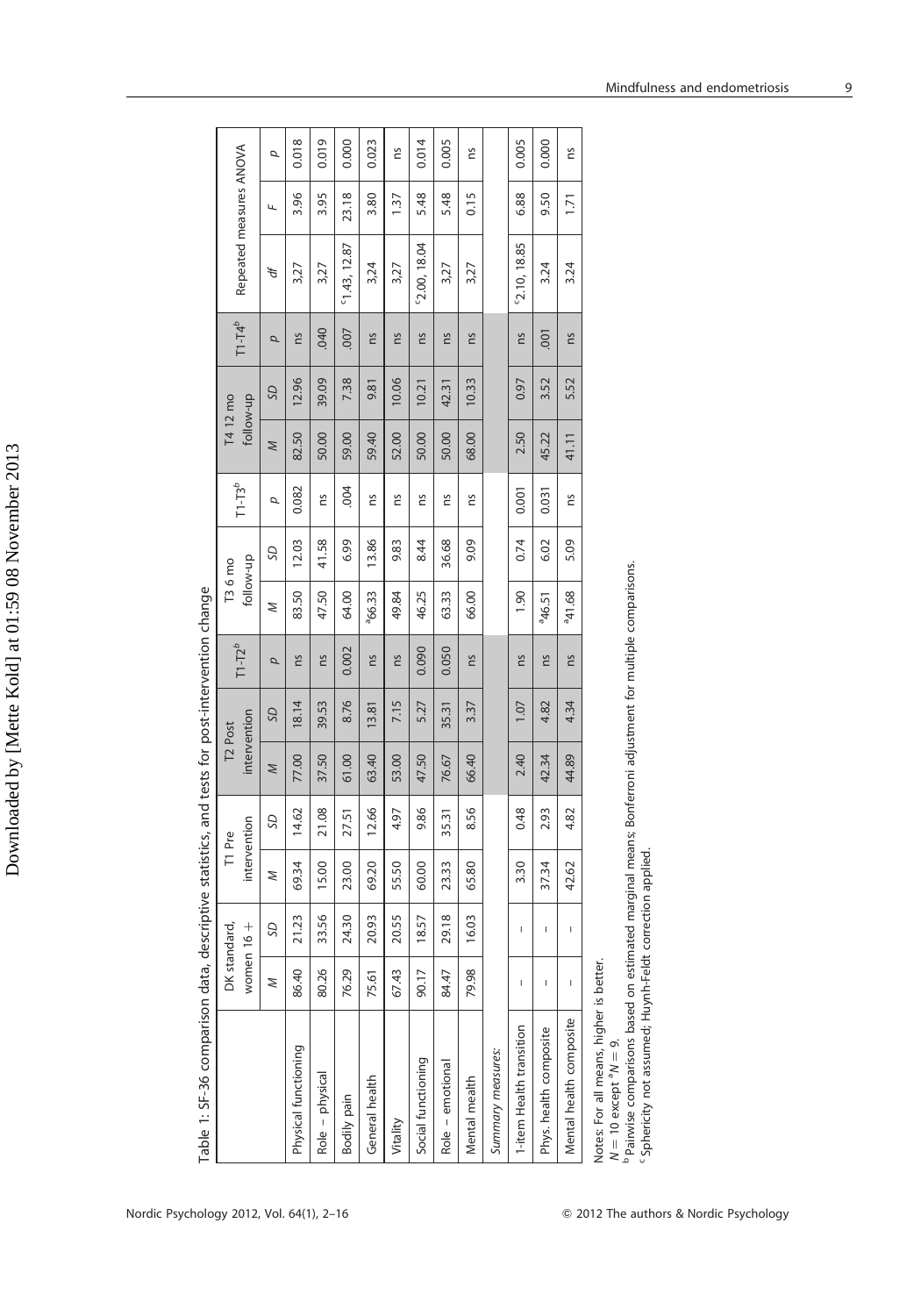|                                                                                                                |                                   | p         | 0.000           | 0.000                     | 0.000                | 0.008           | ns             |                               | 0.031          | 0.002          | ns                 | L                             | I              | I                              |                                        |
|----------------------------------------------------------------------------------------------------------------|-----------------------------------|-----------|-----------------|---------------------------|----------------------|-----------------|----------------|-------------------------------|----------------|----------------|--------------------|-------------------------------|----------------|--------------------------------|----------------------------------------|
|                                                                                                                | Repeated measures<br><b>ANOVA</b> |           |                 |                           |                      | 4.89            | 2.59           |                               | 4.15           | 7.73           | 1.28               |                               |                |                                |                                        |
|                                                                                                                |                                   | щ         | 18.06           | 15.64                     | 16.22                |                 |                |                               |                |                |                    | ন<br>$\label{eq:1} \bigsqcup$ | ลิ<br>$\equiv$ | $\widehat{=}$<br>$\frac{1}{2}$ |                                        |
|                                                                                                                |                                   | P         | 3,24            | 3,24                      | 3,27                 | 3,27            | 3,27           |                               | 3,12           | 3,18           | 3,18               | Ξ                             |                |                                |                                        |
|                                                                                                                | $11 - T4^b$                       | p         | 0.003           | 0.003                     | 0.010                | č               | ns             |                               | 0.011          | Su             | ns                 | I                             | I              | $\sf I$                        |                                        |
|                                                                                                                |                                   | <b>GS</b> | 16.04           | 22.50                     | 19.02                | 20.72           | 22.64          |                               | 11.73          | 19.09          | 30.62              | 31.19                         | 24.88          | 26.52                          |                                        |
|                                                                                                                | T4 12 mo follow-up                | Z         | 28.18           | 35.42                     | 34.17                | 31.88           | 30.00          |                               | 15.00          | 12.50          | 62.59              | 26.79                         | 47.92          | 81.25                          |                                        |
|                                                                                                                |                                   | $\geq$    | $\overline{0}$  | $\overline{0}$            | $\overline{10}$      | $\overline{0}$  | $\overline{0}$ |                               | 5              | $\overline{ }$ | Ō                  |                               | 4              | 2                              |                                        |
|                                                                                                                | $T1 - T3^{b}$                     | p         | 0.001           | 0.009                     | 0.003                | ns              | Σū             |                               | rs             | 0.036          | Σū                 | ı                             | I              | I                              |                                        |
|                                                                                                                | T3 6 mo follow-up                 | SD        | 12.88           | 11.42                     | 13.81                | 17.38           | 21.08          |                               | 10.97          | 14.94          | 32.49              | 33.46                         | 28.26          | 46.91                          |                                        |
|                                                                                                                |                                   | z         | 31.59           | 38.33                     | 29.58                | 38.75           | 26.67          |                               | 14.29          | 12.50          | 56.25              | 18.75                         | 41.67          | 47.92                          |                                        |
|                                                                                                                |                                   | z         | $\overline{10}$ | $\approx$                 | $\frac{1}{2}$        | $\overline{10}$ | $\approx$      |                               | $\overline{ }$ | $\infty$       | ${}^{\infty}$      | 4                             | 5              | 3                              |                                        |
|                                                                                                                | $T1 - T2^{b}$                     | p         | 0.005           | 0.005                     | 0.008                | ns              | 0.027          |                               | ns             | ns             | ns                 | I                             | I              | $\mathsf{I}$                   |                                        |
|                                                                                                                | T2 Post intervention              | <b>GS</b> | 15.46           | 10.58                     | 15.06                | 15.59           | 17.76          |                               | 26.85          | 19.09          | 22.58              | 32.25                         | 19.00          | 22.10                          |                                        |
|                                                                                                                |                                   | Z         | 33.18           | 37.50                     | 34.17                | 31.25           | 25.83          |                               | 28.13          | 25.00          | 56.00              | 28.57                         | 26.67          | 15.63                          |                                        |
|                                                                                                                |                                   | $\geq$    | $\overline{10}$ | $\overline{0}$            | $\overline{10}$      | $\overline{10}$ | $\overline{0}$ |                               | $\infty$       | $\overline{a}$ | $\overline{0}$     | $\overline{ }$                | 5              | $\sim$                         |                                        |
|                                                                                                                |                                   | <b>GS</b> | 12.52           | 18.98                     | 16.23                | 25.89           | 21.52          |                               | 27.36          | 22.49          | 19.69              | 32.99                         | 21.52          | 30.94                          |                                        |
|                                                                                                                | T1 Pre intervention               | z         | 52.53           | 65.28                     | 52.08                | 52.50           | 41.67          |                               | 47.86          | 46.43          | 66.67              | 33.33                         | 69.44          | 21.88                          |                                        |
|                                                                                                                |                                   | $\geq$    | 9               | Ō                         | $\approx$            | $\overline{0}$  | $\frac{1}{2}$  |                               |                |                | Ō                  | $\circ$                       | $\circ$        | $\sim$                         |                                        |
| able z: Li in John Merchen and Lessein School Donner and Line and Line and Line and Line and Line and Line and |                                   |           | Pain            | Control and Powerlessness | Emotional Well-being | Social Support  | Self Image     | Modular scales <sup>a</sup> : | Work life      | Children       | Sexual intercourse | Medical profession            | Treatment      | Infertility                    | Notes: For all means, lower is better. |

Table 2: EHP-30 descriptive statistics and tests for post-intervention change Table 2: EHP-30 descriptive statistics and tests for post-intervention change

 Modular scales comprise optional items; descriptive statistics are reported but caveat fluctuation over time of who responded; inferential statistics are only reported for scales with at least 5 consistent respondents.

Pairwise comparisons based on estimated marginal means; with Bonferroni adjustment for multiple comparisons.

Downloaded by [Mette Kold] at 01:59 08 November 2013 Downloaded by [Mette Kold] at 01:59 08 November 2013

م ه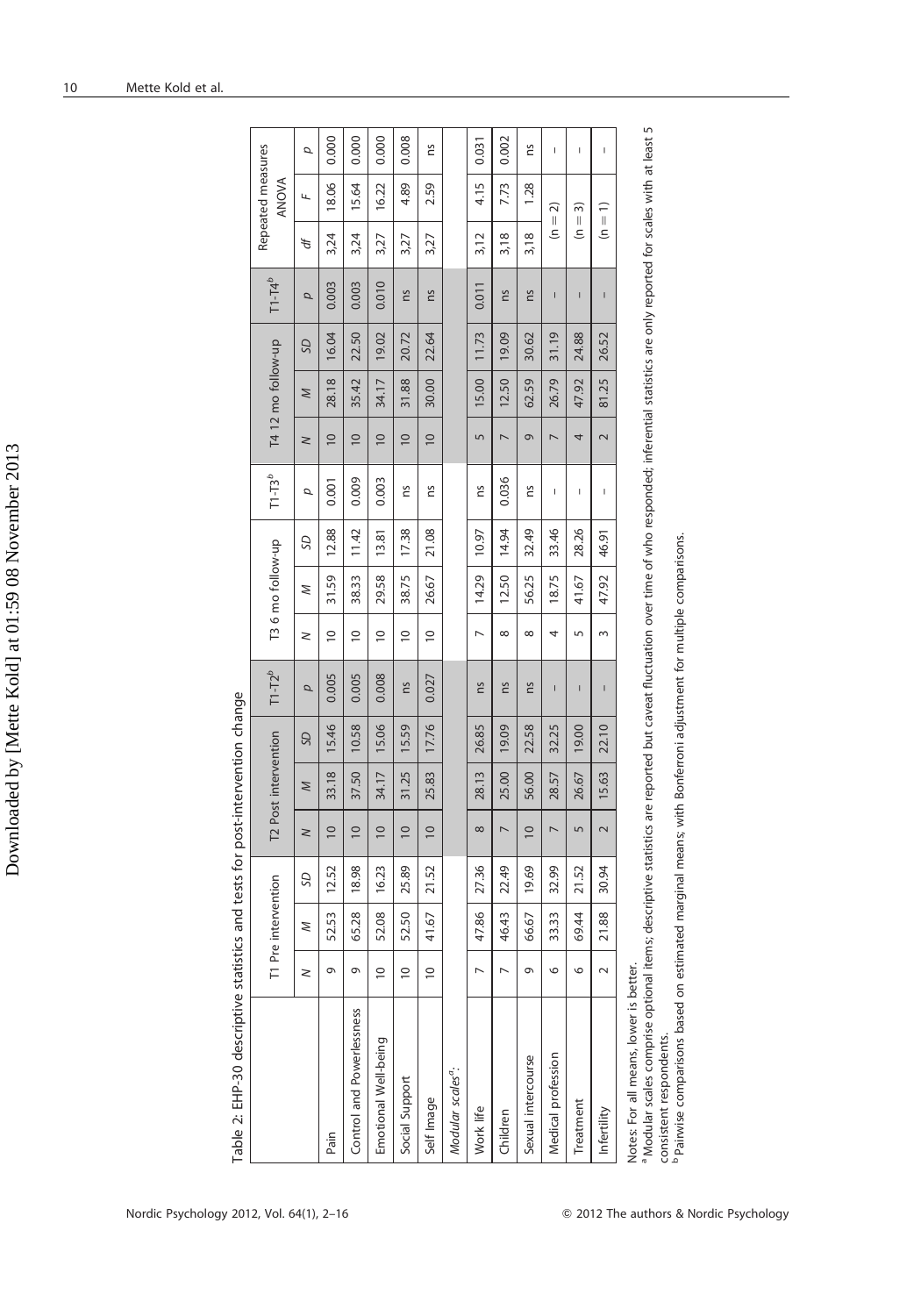occurred. The children scale ( $n = 7$ ) also seemed to indicate declining distress, with significant improvement at the follow-up data points. Remaining scales were answered by few and results were unclear.

## Discussion

In the present prospective, observational pilot study, a questionnaire about general health (SF-36) and a questionnaire with focus on the effects of surgical treatment of endometriosis (EHP-30) were used to objectively assess the effects of a 15 hours intervention with mindfulness techniques. The results showed a complex pattern, but positive effects on pain level and associated aspects were achieved. These results need confirmation in a randomized controlled study, but some conclusions and suggestions for future research may be justified.

Prior to this study, the situation of women with endometriosis was described and discussed in several articles (Ballweg, 1997; Brosens et al., 2004; Butt & Chesla, 2007; Carlton, 1996; Cox et al., 2003; Denny, 2004; Grace, 1995; Husby et al., 2003; Nunnink & Meana, 2007; Whelan, 2007), but data on the effect of psychological interventions are sparse.

In our study, the intervention was mindfulness-based and focused on pain. When effect was measured with the endometriosis specific questionnaire (EHP-30), all five standard scales responded positively, and four of them still indicated improvement at one-year follow-up: pain, control and power(lessness), emotional well-being, and social support. Only one scale consistently failed to improve, i.e., the modular scale sexual function. The remaining modular scales suggested some improvement (work life and children), or were relevant to only few participants and inconclusive.

The pattern of findings with the general health and well-being questionnaire, SF-36, points in the same direction. Of the two summary measures, physical health consistently improved, whereas no effect was found for mental health. Four composite scales responded positively, of which three were bodily pain, role-physical and physical functioning. In his discussion of the psychometric properties of SF-36, Ware (2000, pp. 3131–3132) notes that these three scales correlate most strongly with the summary measure of physical health and adds that they are "most responsive to treatment that change the physical morbidity, whereas scales loading highest on the mental component respond most to drugs and therapies that target mental health". From the mental domain, only the scale role –emotional responded positively in our study.

Of the remaining composite scales, mental health and vitality showed no effect whereas, unexpectedly, general health and social functioning indicated slightly negative effects, implicating a complex pattern. We cannot account for the negative findings, but it might be speculated that improved capability to define realistic limits and goals implied a decreased social function in parallel to enhanced physical well-being.

In summary, the intervention suggested here did, albeit psychological in its form, successfully target physical aspects of the participants' problems. Had the origin of their problem been a psychological one, or had the effect of the intervention merely been a general psychological effect of being cared about etc., the mental scales of SF-36 should have improved more than the physical scales. They did not, on the contrary.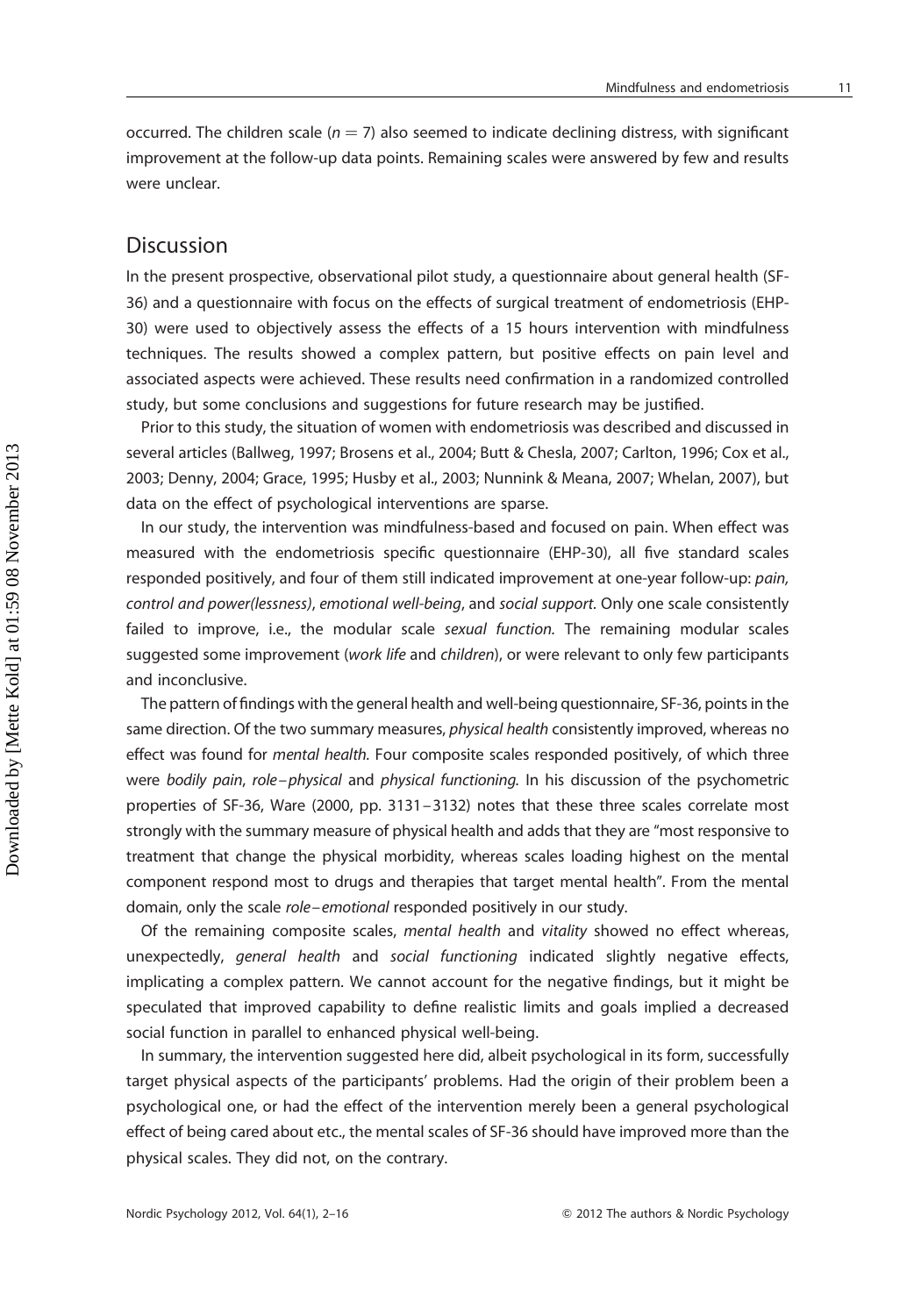With the uncertainties inherent in our study borne in mind, these aspects support a preliminary integration of our data and the literature on endometriosis, chronic pain and mindfulness.

Pain is a core problem of endometriosis (Carlton, 1996; Denny, 2004). Chronic (and recurrent) pain leads to a vicious cycle, where stress and despair increases while ability to sleep and function socially decreases. This in turn leads to more tenseness, which leads to more pain (Greeson, 2009). Thus, to help chronic pain patients, we must provide assistance to separate the pain itself from the above mentioned derivates. Mindfulness techniques have been shown to help chronic pain patients in a number of domains (Baer, 2003; Grossman et al., 2004). Some participants in clinical trials report reduced pain, others report no reduction in pain level but help in increased ability to control and cope with it (Kabat-Zinn, Lipworth & Burney, 1985). Thus, mindfulness might act by breaking this vicious cycle. It helps distinguish the pain itself from its derivates, and it lends tools to relax, which makes it easier to bear the pain when it comes, as well as to sleep, feel in control, and take on social tasks with less fear of failing (Greeson, 2009). This could be perceived as a good cycle of empowerment taking over, and may explain that in our study some of the measures continued to improve after termination of the intervention itself. Some endometriosis specific problems remained, such as infertility and hindered sexuality. However, the women became better at dealing with their pain, felt empowered and to have regained options.

In conclusion, the present study suggested that use of mindfulness techniques is feasible and might imply positive effects on some aspects of quality of life in patients with chronic pain secondary to endometriosis. Some of these effects might be durable, and our data motivate testing of this principle in randomized controlled studies.

## Acknowledgements

This research was supported by Endometriose Foreningen, which is a Danish non-governmental organization run by women with endometriosis, and by two grants (#2007-14032-1256, #2008- 14032-1445) to Endometriose Foreningen from the Danish Ministry of Health and Prevention. The authors would also like to thank Stephen Kennedy for making the English version of EHP-30 available, Sussi Tønning and Jon Neufeld for translation and back translation, and Kristine Jensen de López Jørn Ry Hansen and the two anonymous reviewers for helpful comments to this article.

#### **NOTES**

- 1 For example, one of the three items comprising the role physical scale reads: Within the last four weeks, have you had any of the following problems with your work or other daily activities because of your physical health: ... I have cut down on the time I spend on work or other activities. Answer options: yes or no.
- 2 All Cronbach's alphas within the present data set, by scale and time of measurement: pain, 11 items,  $\alpha = 0.86, 0.92, 0.86, 0.94$ ; control and powerlessness, six items,  $\alpha = 0.93, 0.77, 0.66, 0.91$ ; emotional wellbeing, six items,  $\alpha = 0.89$ , 0.83, 0.79, 0.90; social support, four items,  $\alpha = 0.91$ , 0.74, 0.79, 0.91; self, three items,  $\alpha = 0.81, 0.84, 0.88, 0.91$ ; work life, five items,  $\alpha = 0.90, 0.92, 0.55, 0.82$ ; children, two items,  $\alpha = 1.0$ , 0.86, 0.51, 0.94; sexual intercourse, five items,  $\alpha = 0.84$ , 0.84, 0.96, 0.95; medical profession, four items,  $\alpha = 0.93, 0.98, 0.99, 0.93$ ; treatment, three items,  $\alpha = 0.75, 0.34, 0.65, 0.06$ ; infertility, four items,  $\alpha = 1.0$ , 1.0, 0.98, 1.0.
- 3 For SF-36, means-substitution was used for single missing items (seven items in total), whereas more missing items led to the participant being discarded for that scale at that time of measurement (one case,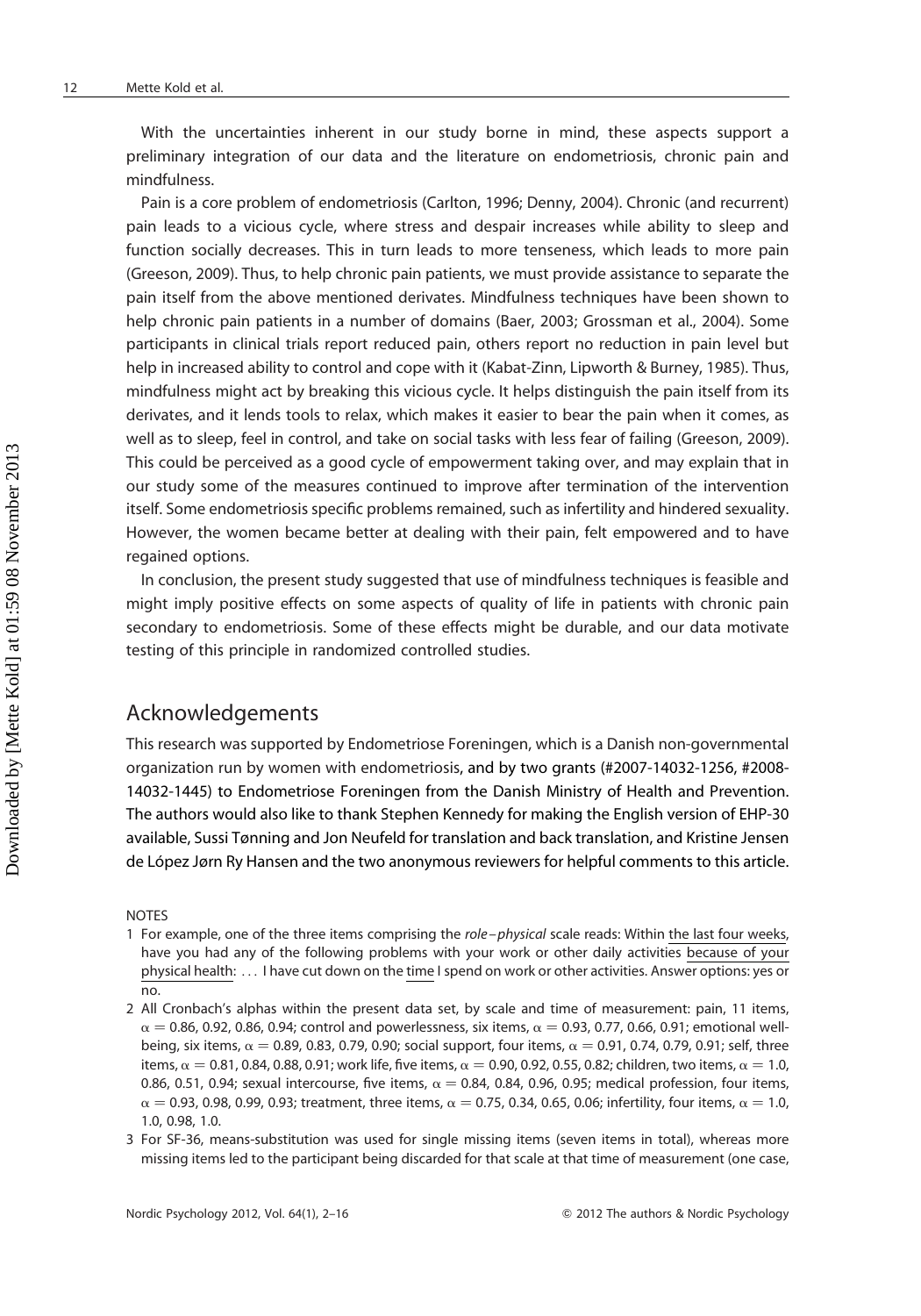general health scale at the six-month follow-up; this also affects the two composite scales, which are weighted scores of all other scales). For EHP-30, only when no items were missing was a scale computed (except the modular scale 'sexual intercourse' which allow missing items). Please refer to the manuals for details.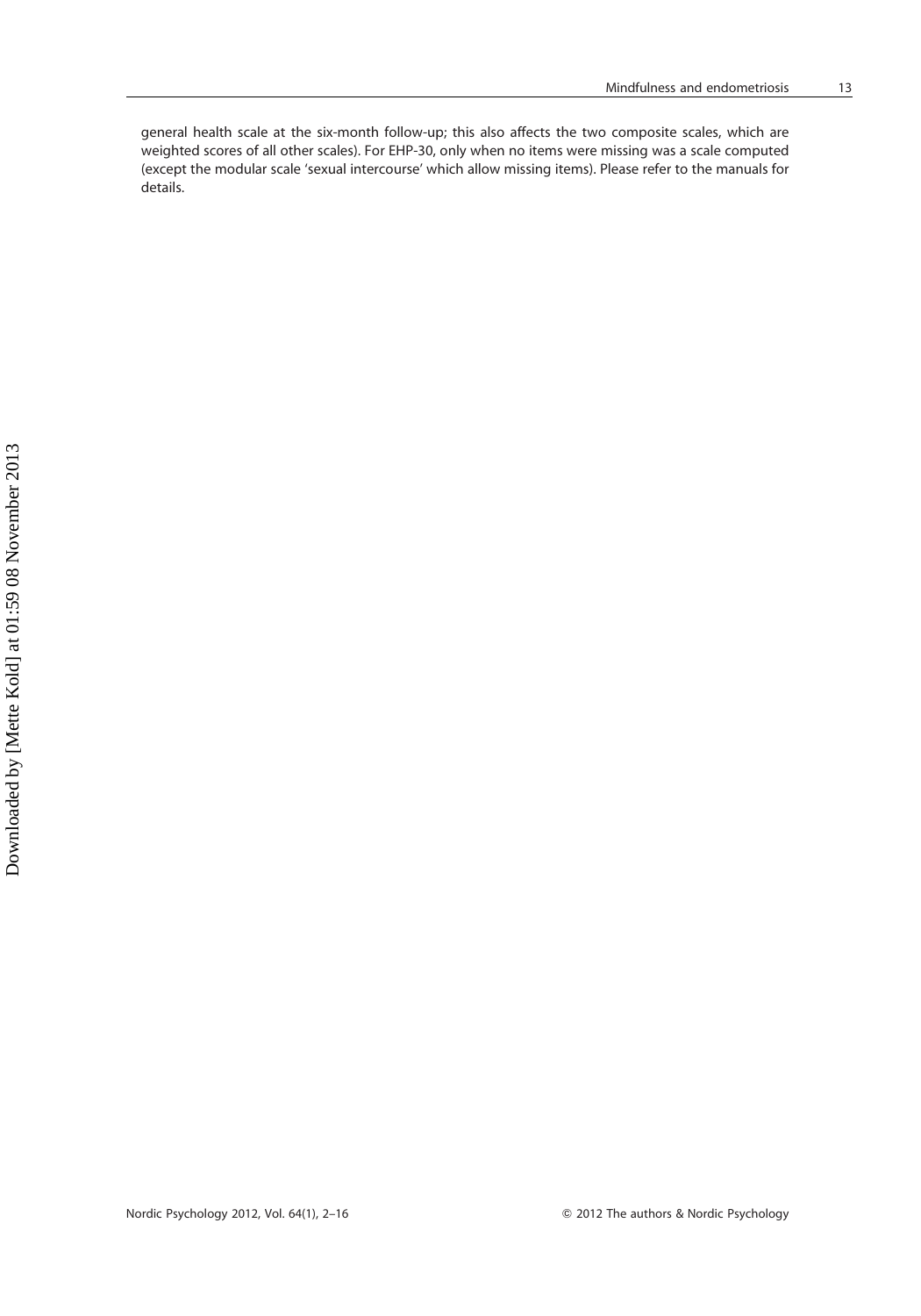#### **REFERENCES**

- Andersson, G. (1999). Om psykologins roll i den somatiska vården [The role of psychology in somatic care]. Nordisk Psykologi, 51(2), 128–134.
- Astin, J. A., Sierpina, V. S., Forys, K., & Clarridge, B. (2008). Integration of the biopsychosocial model: Perspectives of medical students and residents. Academic Medicine, 83(1), 20–27.
- Baer, R. A. (2003). Mindfulness training as clinical intervention: A conceptual and empirical review. Clinical Psychology: Science and Practice, 10, 125–143.
- Ballweg, M. L. (1997). Blaming the victim. The psychologizing of endometriosis. Obstetrics and gynecology clinics of North America, 24(2), 441–453.
- Bjørner, J. B., Damsgaard, M. T., Watt, T., Bech, P., Rasmussen, N. K., Kristensen, T. S., et al. (1997). Dansk manual til SF-36. Et spørgeskema om helbredsstatus. Copenhagen: LIF.
- Brosens, I., Puttemans, P., Campo, R., Gordts, S., & Kinkel, K. (2004). Diagnosis of endometriosis: Pelvic endoscopy and imaging techniques. Best Practice & Research Clinical Obstetrics & Gynaecology, 18(2), 285–303.
- Bulun, S. E. (2009). Endometriosis. New England Journal of Medicine, 360(3), 268–279.
- Butt, F. S., & Chesla, C. (2007). Relational patterns of couples living with chronic pelvic pain from endometriosis. Qualitative Health Research, 17(5), 571–585.
- Carlton, D. (1996). Awareness of endometriosis. Practice Nurse, 12, 513– 515.
- Carmody, J., & Baer, R. A. (2008). Relationships between mindfulness practice and levels of mindfulness, medical and psychological symptoms and well-being in a mindfulness-based stress reduction program. Journal of Behavioral Medicine, 31(1), 23–33.
- Colwell, C. M. (1997). Music as distraction and relaxation to reduce chronic pain and narcotic ingestion: A case study. Music Therapy Perspectives, 15(1), 24–31.
- Cox, H., Henderson, L., Andersen, N., Cagliarini, G., & Ski, C. (2003). Focus group study of endometriosis: Struggle, loss and the medical merry-go-round. International Journal of Nursing Practice, 9(1), 2 –9.
- Davidson, R. J., Kabat-Zinn, J., Schumacher, J., Rosenkranz, M., Muller, D., Santorelli, S. F., et al. (2003). Alterations in brain and immune function produced by mindfulness meditation. Psychosomatic medicine, 65(4), 564–570.
- Denny, E. (2004). Women's experience of endometriosis. Journal of Advanced Nursing, 46(6), 641–648.
- Ditto, B., Eclache, M., & Goldman, N. (2006). Short-term autonomic and cardiovascular effects of mindfulness body scan meditation. Annals of Behavioral Medicine, 32(3), 227–234.
- Evans, S., Moalem-Taylor, G., & Tracey, D. J. (2007). Pain and endometriosis. Pain, 132(Suppl. 1), S22–S25.
- Fernandez, I., Reid, C., & Dziurawiec, S. (2006). Living with endometriosis: The perspective of male partners. Journal of Psychosomatic Research, 61(4), 433–438.
- Frølich, S. (1993). Smertepsykologi [The psychology of pain]. Månedsskrift for praktisk lægegerning, 71(3), 169–176.
- Frølich, S. (2011). Kroniske smerter kan man lære at leve med det? (3rd ed.). Copenhagen: Nyt Nordisk Forlag. Giudice, L. C., & Kao, L. C. (2004). Endometriosis. Lancet, 394(9447), 1789 –1799.
- Grace, V. (1995). Problems women patients experience in the medical encounter for chronic pelvic pain: A New Zealand study. Practice Nurse, 16(6), 509– 519.
- Greeson, J. M. (2009). Mindfulness research update: 2008. Complementary Health Practice Review, 14(1),  $10 - 18.$
- Grossman, P., Niemann, L., Schmidt, S., & Walach, H. (2004). Mindfulness-based stress reduction and health benefits: A meta-analysis. Journal of Psychosomatic Research, 57(1), 35– 43.
- Hawkins, R. S., & Hart, A. D. (2003). The use of thermal biofeedback in the treatment of pain associated with endometriosis: Preliminary findings. Applied Psychophysiology & Biofeedback, 28(4), 279–289.
- Howard, F. M. (2009). Endometriosis and mechanisms of pelvic pain. Journal of Minimally Invasive Gynecology, 16(5), 540–550.
- Husby, G. K., Haugen, R. S., & Moen, M. H. (2003). Diagnostic delay in women with pain and endometriosis. Acta Obstetricia et Gynecologica Scandinavica, 82(7), 649– 653.
- Jenkinson, C., Kennedy, S., & Jones, G. (2008). Evaluation of the American version of the 30-item Endometriosis Health Profile (EHP-30). Quality of Life Research, 17(9), 1147–1152.
- Jensen, N-H., & Frølich, S. (2006). Behandling af kroniske smerter en underprioriteret samfundsopgave [Treatment of chronic pain – an under prioritized task for society]. Ugeskrift for Læger, 168(20), 1940.
- Jones, G., Jenkinson, C., & Kennedy, S. (2001). The endometriosis health profile user manual. Oxford: Nuffield Department of Obstetrics & Gynaecology & Health Services Research Unit, University of Oxford.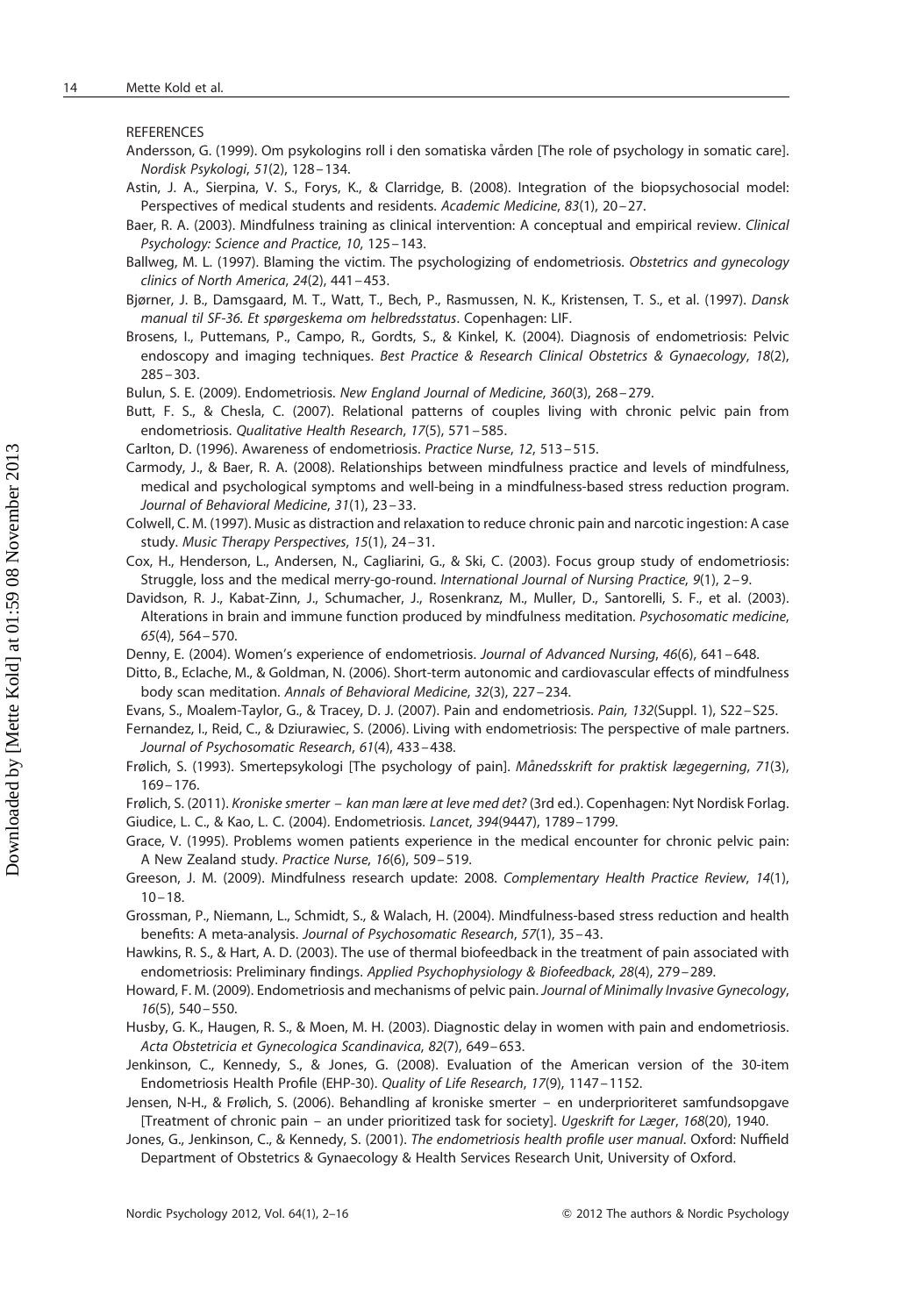- Jones, G., Jenkinson, C., & Kennedy, S. (2004a). Evaluating the responsiveness of the endometriosis health profile questionnaire: The EHP-30. Quality of Life Research: An International Journal of Quality of Life Aspects of Treatment, Care & Rehabilitation, 13(3), 705–713.
- Jones, G., Jenkinson, C., & Kennedy, S. (2004b). The impact of endometriosis upon quality of life: A qualitative analysis. Journal of Psychosomatic Obstetrics & Gynecology, 25(2), 123–133.
- Kabat-Zinn, J. (2004). Full catastrophe living. London: Piatkus.
- Kabat-Zinn, J., Lipworth, L., & Burney, R. (1985). The clinical use of mindfulness meditation for the selfregulation of chronic pain. Journal of Behavioral Medicine, 8(2), 163–190.
- Kennedy, S., Bergqvist, A., Chapron, C., D'Hooghe, T., Dunselman, G., Greb, R., Hummelshoj, L., Prentice, A., & Saridogan, E.; ESHRE Special Interest Group for Endometriosis and Endometrium Guideline Development Group. (2005). ESHRE guideline for the diagnosis and treatment of endometriosis. Human Reproduction, 20(10), 2698–2704.
- Khong, S. Y., Lam, A., & Luscombe, G. (2010). Is the 30-item endometriosis health profile (EHP-30) suitable as a self-report health status instrument for clinical trials? Fertility and Sterility, 94(5), 1928-1932.
- Kingston, J., Chadwick, P., Meron, D., & Skinner, T. C. (2007). A pilot randomized control trial investigating the effect of mindfulness practice on pain tolerance, psychological well-being, and physiological activity. Journal of Psychosomatic Research, 62(3), 297–300.
- Kold, M., Vedsted-Hansen, H., & Hansen, T. (2011). Mindfulness som smertehåndteringsredskab for kvinder med endometriose. Et spirende koncept og en faktisk case. Psyke & Logos, 32(1), 170–188.
- Larauche, M., Gourcerol, G., Million, M., Adelson, D. W., & Taché, Y. (2010). Repeated psychological stressinduced alterations of visceral sensitivity and colonic motor functions in mice: influence of surgery and postoperative single housing on visceromotor responses. Stress, 13(4), 343–354.
- Low, W. Y., Edelmann, R. J., & Sutton, C. (1993). A psychological profile of endometriosis patients in comparison to patients with pelvic pain of other origins. Journal of Psychosomatic Research, 37(2), 111–116.
- Lutz, A., Greischar, L. L., Rawlings, N. B., Ricard, M., & Davidson, R. J. (2004). Long-term meditators self-induce high-amplitude gamma synchrony during mental practice. Proceedings of the National Academy of Sciences of the United States of America, 101(46), 16369– 16373.
- Mehling, W. E., Hamel, K. A., Acree, M., Byl, N., & Hecht, F. M. (2005). Randomized, controlled trial of breath therapy for patients with chronic low-back pain. Alternative Therapies in Health and Medicine, 11(4), 44 –52. Merskey, H., & Bogduk, N. (Eds.). (1994). IASP Task Force on Taxonomy. Seattle, WA: IASP Press.
- Mitchell, L. A., MacDonald, R. A. R., Knussen, C., & Serpell, M. G. (2007). A survey investigation of the effects of music listening on chronic pain. Psychology of Music, 35(1), 37 –57.
- Morone, N. E., & Greco, C. M. (2007). Mind-body interventions for chronic pain in older adults: A structured review. Pain Medicine, 8(4), 359–375.
- Nunnink, S., & Meana, M. (2007). Remembering the pain: Accuracy of pain recall in endometriosis. Journal of Psychosomatic Obstetrics & Gynecology, 28(4), 201–208.
- Orme-Johnson, D. W., Schneider, R. H., Son, Y. D., Nidich, S., & Cho, Z. -H. (2006). Neuroimaging of meditation's effect on brain reactivity to pain. Neuroreport: For Rapid Communication of Neuroscience Research, 17(12), 1359–1363.
- Peveler, R., Edwards, J., Daddow, J., & Thomas, E. (1996). Psychosocial factors and chronic pelvic pain: A comparison of women with endometriosis and with unexplained pain. Journal of Psychosomatic Research, 40(3), 305–315.
- Poulin, E. M. (2000). Living with endometriosis: Women's experiences with disease stressors, coping, and medical support. Abstract of unpublished dissertation, ProQuest Information & Learning, United States.
- Selfe, S. A., Matthews, Z., & Stones, R. W. (1998). Factors influencing outcome in consultations for chronic pelvic pain. Journal of Women's Health, 7(8), 1041–1048.
- Siedliecki, S. L., & Good, M. (2006). Effect of music on power, pain, depression and disability. Journal of Advanced Nursing, 54(5), 553–562.
- Sierpina, V., Astin, J., & Giordano, J. (2007). Mind-body therapies for headache. American Family Physician, 76(10), 1518–1522.
- Snyder, M., & Chlan, L. (1999). Music therapy. Annual Review of Nursing Research, 17, 3–25.
- Van de Burgt, T. J., Hendriks, J. C., & Kluivers, K. B. (2011). Quality of life in endometriosis: Evaluation of the Dutch-version endometriosis health-profile 30 (EHP-30). Fertility and Sterility, 95(5), 1863–1865.
- Vercellini, P., Crosignani, P. G., Abbiati, A., Somigliana, E., Viganò, P., & Fedele, L. (2009a). The effect of surgery for symptomatic endometriosis: the other side of the story. Human Reproduction Update, 15(2), 177–188.